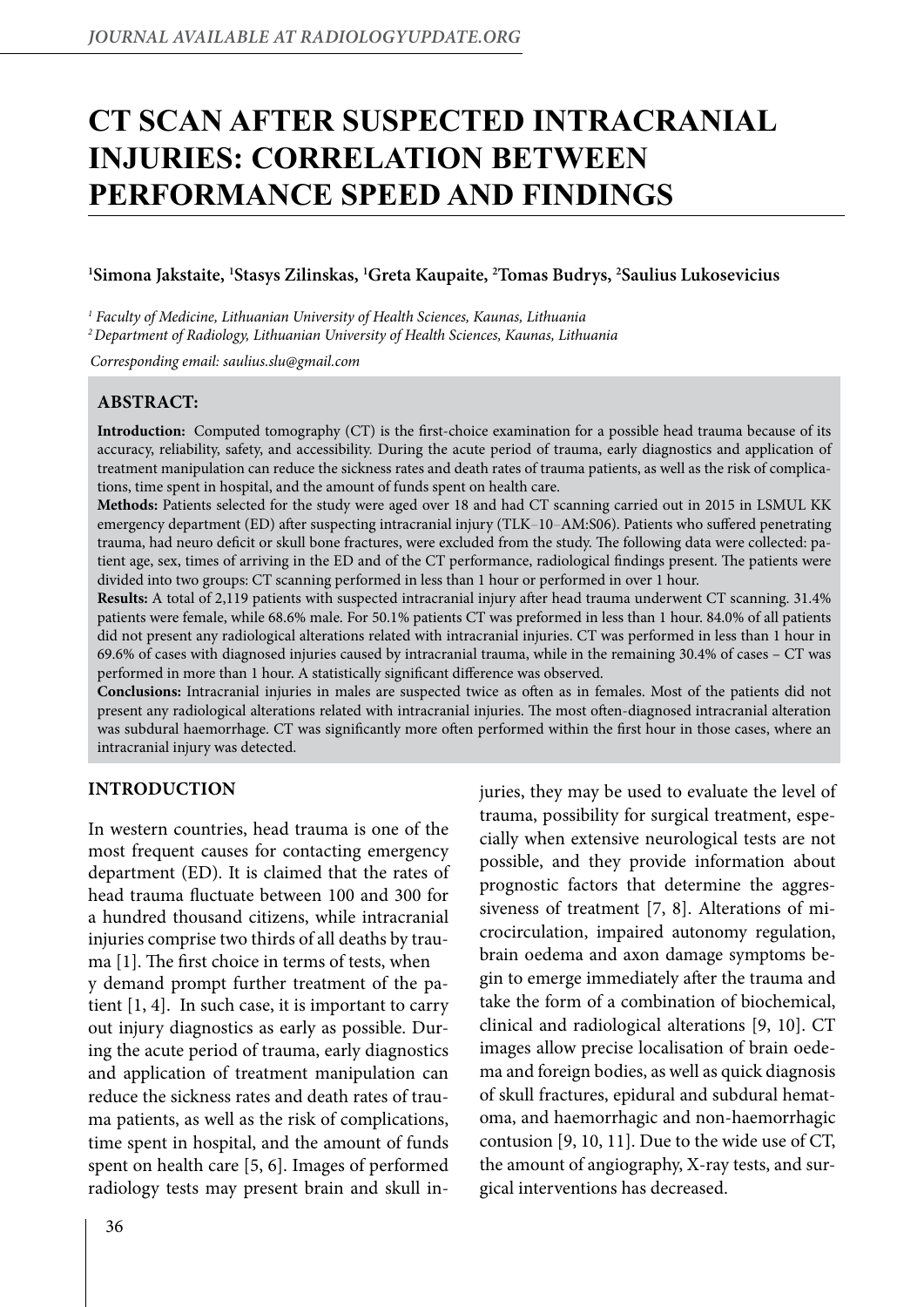## **The aim of the study**

To evaluate the distribution of patients, who had CT carried out in 2015 in the Hospital of the Lithuanian University of Health Sciences (LS-MUL), Kauno Klinikos (KK) ED, after suspected intracranial injury; to evaluate CT alterations present in patients, and the relationship with the speed with which the test was carried out.

#### **Methods**

Patients selected for the study were aged over 18 and had CT scanning carried out in 2015 in LS-MUL KK ED after suspecting intracranial injury (TLK*–*10*–*AM:S06). Patients who suffered penetrating trauma, had neuro deficit or skull bone fractures, were excluded from the study. Overall, the study included 2,119 patients. Using the sample size determination equation (Schwarze, 1993©), it was calculated that a minimum of 325 cases would reflect the whole group of subjects, given a 95% reliability and a 5% margin of error. By way of random selection, 368 patients were chosen and a retrospective analysis of their patient histories was carried out. Out of 368 patient histories, 19 were excluded due to flaws in the medical paperwork. The 349 remaining patient histories were studied. The following data were gathered: patient age, sex, times of arriving in the ED and of the CT scanning, radiological findings. The time between arriving in the ED and performing the CT was evaluated taking into account the algorithm for examining head trauma in grown-up individuals; in accordance with that, CT were classed as performed in less than 1 hour or performed in over 1 hour [2]. For the statistical analysis of the data, SPSS 23.0 software was used. To describe the quantitative characteristics, averages, frequency of features (%) and their 95% confidence intervals (CI) were used. χ2, Mann Whitney, and Stjudent T tests were applied. Data were considered statistically reliable when p<0.05.

## **Results**

Overall in 2015 the ED admitted 2,119 patients, for whom, after head trauma, an intracranial injury was suspected and a CT was carried out. 31.4% (95% CI: 29.4–33.4, N=665) of patients were female, other 68.6% (95% CI: 66.6–70.6, N=1,454) were male. It was observed that intracranial injuries were suspected in male patients twice as often as in females. Overall average patient age was 47.6 yrs. Average age of males was 45.1 yrs., females – 54.8 yrs. The peak of suspected intracranial injuries in male patients was between their 30s and 60s, while in female – between 40s and 90s (Table 1).

When evaluating the time when CT was performed counting from the moment of arrival in the ED, a near*–*equal distribution was observed among the subjects: for 50.1% out of the 349 patients analysed (95% CI: 44.9–55.4, N=175), the CT was preformed quicker than in 1 hour. For the remaining 49,9% (95% CI: 44.6*–*54.1, N=174), the CT performance took longer than 1 hour after arriving in the ED. After performing the CT, 84.0% of the patients did not present any radiological alterations related with intracranial injuries. Intracranial traumatic alterations were diagnosed in 56 patients. The most often-observed intracranial injury was subdural haemorrhage, diagnosed in 36 patients. 7 patients presented with subarachnoid haemorrhage, 5 – epidural haemorrhage, 4 – focal brain contusion, 2 – focal brain hematoma, 2 – brain oedema (Table 2). In cases with diagnosed injuries caused by intracranial trauma, the CT was performed less than in 1 hour for 69.6% of patients, and later than in 1 hour for the remaining 30.4% of patients; a statistically significant difference was observed. Without intracranial–trauma–related alterations observed radiologically, over half of the patients had the CT performed later than 1 hour period from arrival at the ED (Table 3). It was observed that CT was performed within the first hour significantly more often in those cases, where an intracranial injury was detected (P<0.05).

#### **Discussion**

In Lithuania, same as in other countries in Europe and around the world, computed tomography remains the first–choice when diagnosing intracra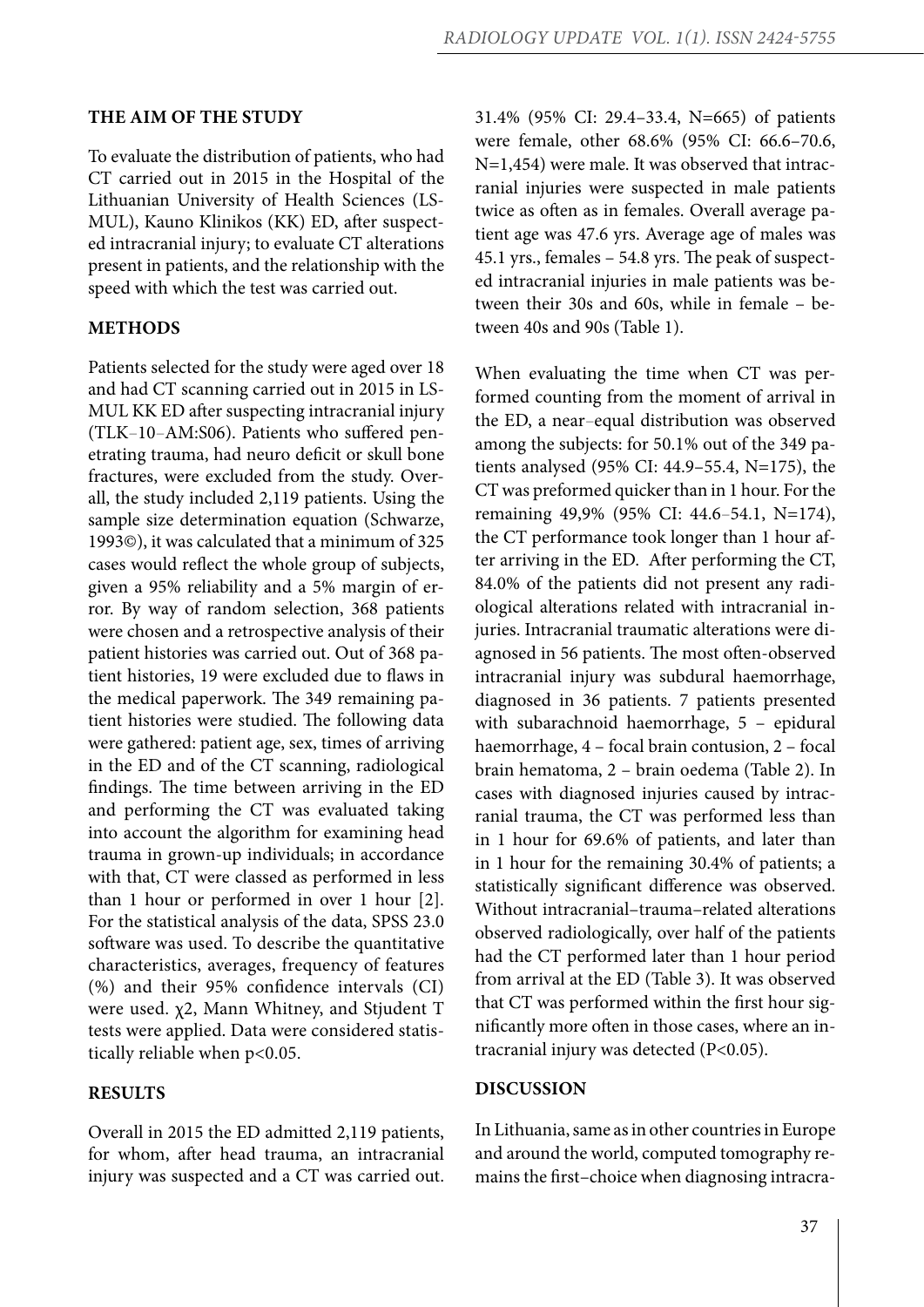nial injuries. According to the data of our study, most LSMUL KK ED patients with head trauma and suspected intracranial injury, who had computer tomography performed, were male (68.6%). A similar trend in distribution between sexes was also observed when analysing a study carried out in hospitals of the Netherlands [13]. In our study, it was observed that intracranial injuries were suspected in male patients twice as often as in females. The same ratio between males and females was detected in the study carried out by Bordignon K et al. [14]. A different ratio between sexes was ascertained in the United States of America, where males experience head trauma three times as often as females [15]. For male patients tested at LSMUL KK ED, intracranial injuries were more often suspected between their 30s and 60s, while for females a similar distribution was observed between their 40s and 90s. A slightly different distribution according to age groups was detected in the study carried out by Bordignon K et al., where males usually experienced head trauma between their 20s and 40s, and females – between their 20s and 30s. In this study, the overall average age of the subjects was 47.6 yrs., average age of males – 45.1 yrs., average age of females – 54.8 yrs. A lower average age, 30.5 yrs., was detected in the study performed by Bordignon et al. [14]. In this study, the most often–observed intracranial injury was a subdural haemorrhage, diagnosed in 10.3% of subjects. In 2.0% of cases subarachnoid haemorrhage was detected, in 1.4% – epidural haemorrhage, in 1.1% – focal brain contusion, in 0.6% of cases – a focal brain hematoma and 0.6% with brain oedema. In the study mentioned above, with 2,000 patients tested, brain oedema was diagnosed in 1,95% cases, subarachnoid haemorrhage – 1,7%, subdural hematoma –1,65%, brain contusion – 1,15% and haemorrhagic contusion in 1,05% cases [14]. After reviewing the recommendations of the National Institute for Health and Care Excellence (NICE), Scandinavian guidelines for initial management of minimal, mild and moderate head injuries in adults, and Canadian CT Head Rule (CCHR) recommendations, common features can be dis-

being the Glasgow Coma Scale (GCS), which is used primarily to evaluate the state of patients in cases of head trauma [2, 4, 16]. This evaluation and present clinical symptoms (e.g. vomiting more than once, post-traumatic seizure, focal neurologic deficit) or other suspected serious pathology (e.g. skull base fractures), are factors that determine the promptness of performing the CT, as well as the further treatment of the patient in general. Most researchers, who have evaluated recourse after head trauma, also evaluate clinical symptoms and GCS in their studies. In our case we were aiming to evaluate the time when CT was carried out, measuring from the moment of arrival in the ED, and the correlation between this time period and the rate of intracranial injury detection, without evaluating the clinical state of the patient. According to study data, in cases where intracranial injury was detected, CT was significantly more often performed faster than in one hour, however, when considering the CT performance speed among all patients, an equal distribution is observed (49.9% and 50.1%). This means that for some patients, who were not diagnosed with any intracranial traumatic alterations, CT was also carried out faster than in one hour. Therefore, it is difficult to determine whether the presented clinical symptoms and GCS evaluation at the time had any influence on the speed of CT performance, but precisely the fact that we have not taken into account the prevailing symptoms, could be named as a shortcoming of our study.

tinguished, one of the most important of them

## **Conclusions**

Intracranial injuries in males are suspected twice as often as in females; a statistically significant difference is observed. Injuries in males are usually diagnosed in between their 30s and 60s, in females – between 40s and 90s.

An equal distribution was observed between patients for whom the CT was carried out either quicker or slower than in 1 hour from arriving in the ED (respectively 50.1% and 49.9%).

84,0% of the patients did not present any radi-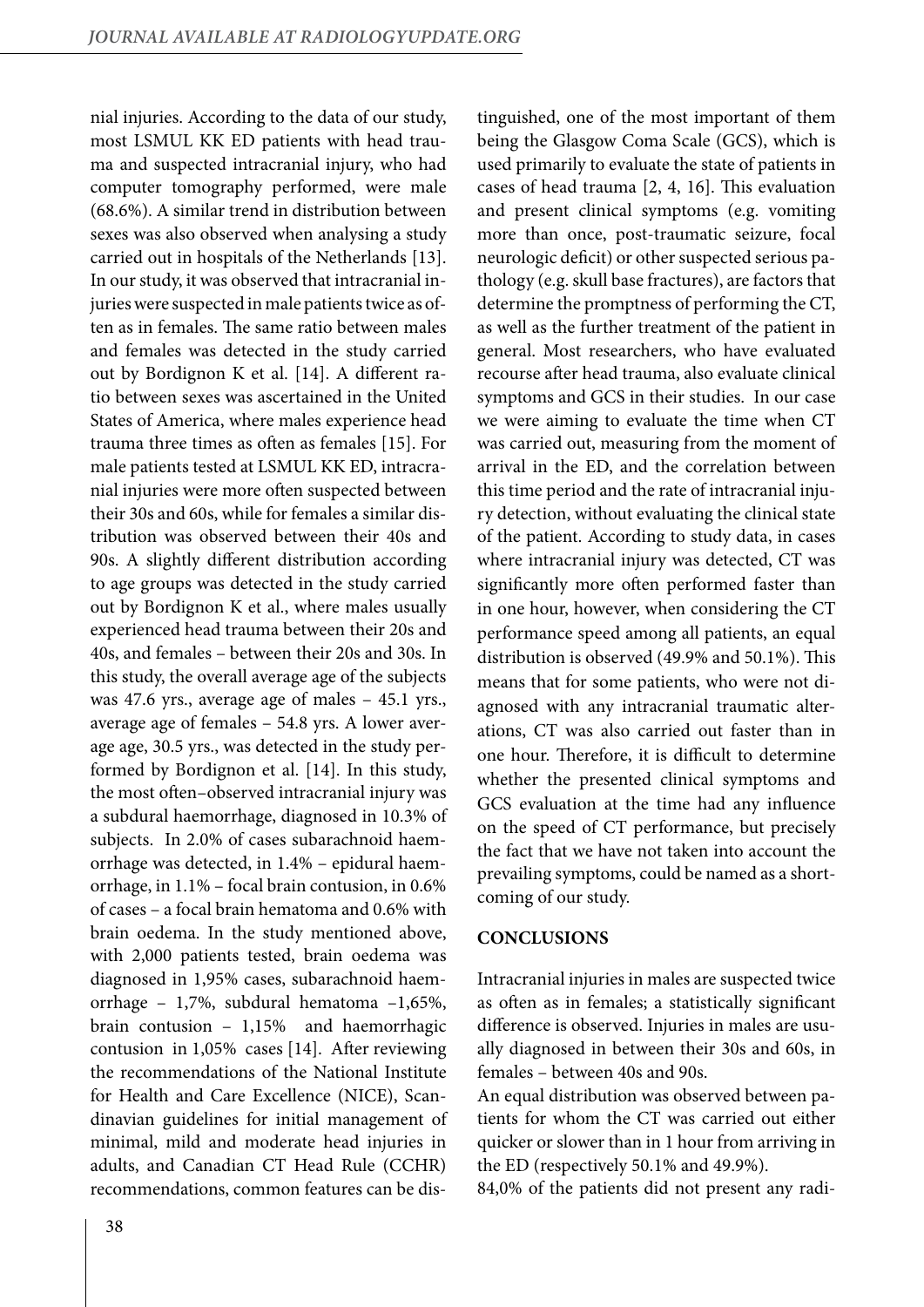ological alterations related with intracranial injuries. The most often*–*diagnosed intracranial alteration was subdural haemorrhage.

CT was significantly more often performed within the first hour in those cases, where an intracranial injury was detected.

# **Appendix**

| Intracranial<br>injury             | Number<br>of pa-<br>tients (N) | Prev-<br>alence<br>(%) | 95% CI     |
|------------------------------------|--------------------------------|------------------------|------------|
| Subdural<br>haemorrhage            | 36                             | 10,3                   | $7,1-13,5$ |
| Subarach-<br>noid haem-<br>orrhage | 7                              | 2,0                    | $0,5-3,4$  |
| Brain oede-<br>ma                  | 2                              | 0,6                    | $0 - 1,4$  |
| Focal brain<br>hematoma            | $\overline{2}$                 | 0,6                    | $0 - 1,4$  |
| Focal brain<br>contusion           | 4                              | 1,1                    | $0 - 2,3$  |
| Epidural<br>haemorrhage            | 5                              | 1,4                    | $0,2-2,7$  |
| Total:                             | 56                             | 16,0                   |            |

|               | Table 2. CT findings in patients with intracra- |
|---------------|-------------------------------------------------|
| nial injuries |                                                 |

# **Table 1. Prevalence of intracranial injuries in different age groups**

| Age       | Number         | Preva-       | 95 % CI       |
|-----------|----------------|--------------|---------------|
| (decades) | of pa-         | lence $(\%)$ |               |
|           | tients (N)     |              |               |
|           | <b>MALES</b>   |              |               |
| $<$ 20    | 54             | 3,7          | $2,7-4,7$     |
| $20 - 29$ | 273            | 18,8         | $16,8 - 20,8$ |
| $30 - 39$ | 265            | 18,2         | $16,2-20,2$   |
| 40-49     | 281            | 19,3         | $17,3 - 21,3$ |
| 50-59     | 272            | 18,7         | $16,0-20,7$   |
| $60 - 69$ | 172            | 11,8         | $10,1-13,5$   |
| 70-79     | 93             | 6,4          | $5,1 - 7,6$   |
| 80-89     | 36             | 2,5          | $1,7-3,3$     |
| >90       | 8              | 0,6          | $0,2-0,9$     |
|           | <b>FEMALES</b> |              |               |
| $<$ 20    | 18             | 2,7          | $1,5-3,9$     |
| $20 - 29$ | 77             | 11,6         | $9,1-14,0$    |
| $30 - 39$ | 95             | 14,3         | $11,6-16,9$   |
| 40-49     | 96             | 14,4         | $11,6-16,9$   |
| 50-59     | 99             | 14,9         | $12,1-17,6$   |
| $60 - 69$ | 84             | 12,6         | $10,1-15,2$   |
| 70-79     | 92             | 13,8         | $11,2-16,5$   |
| 80-89     | 87             | 13,1         | $10,5-15,6$   |
| >90       | 17             | 2,6          | $1,4-3,8$     |

CI- confidence intervals

CI- confidence intervals

## **Table 3. CT performance duration when intracranial injuries are detected or not detected**

| CT test was performed | Number<br>of patients (N) | Prevalence (%) | 95% CI        |
|-----------------------|---------------------------|----------------|---------------|
|                       | Detected II               |                |               |
| Less than in 1 hour   | 39                        | 66,9           | $57,6 - 81,7$ |
| Later than in 1 hour  | 17                        | 30,4           | $18,3 - 42,4$ |
|                       | Not Detected II           |                |               |
| Less than in 1 hour   | 157                       | 53, 6          | $47,9 - 59,3$ |
| Later than in 1 hour  | 136                       | 46,4           | $40,7-52,1$   |
| Total:                | 349                       |                |               |

*II – intracranial injury,* CI *–* confidence intervals, CT *–* computed tomography.